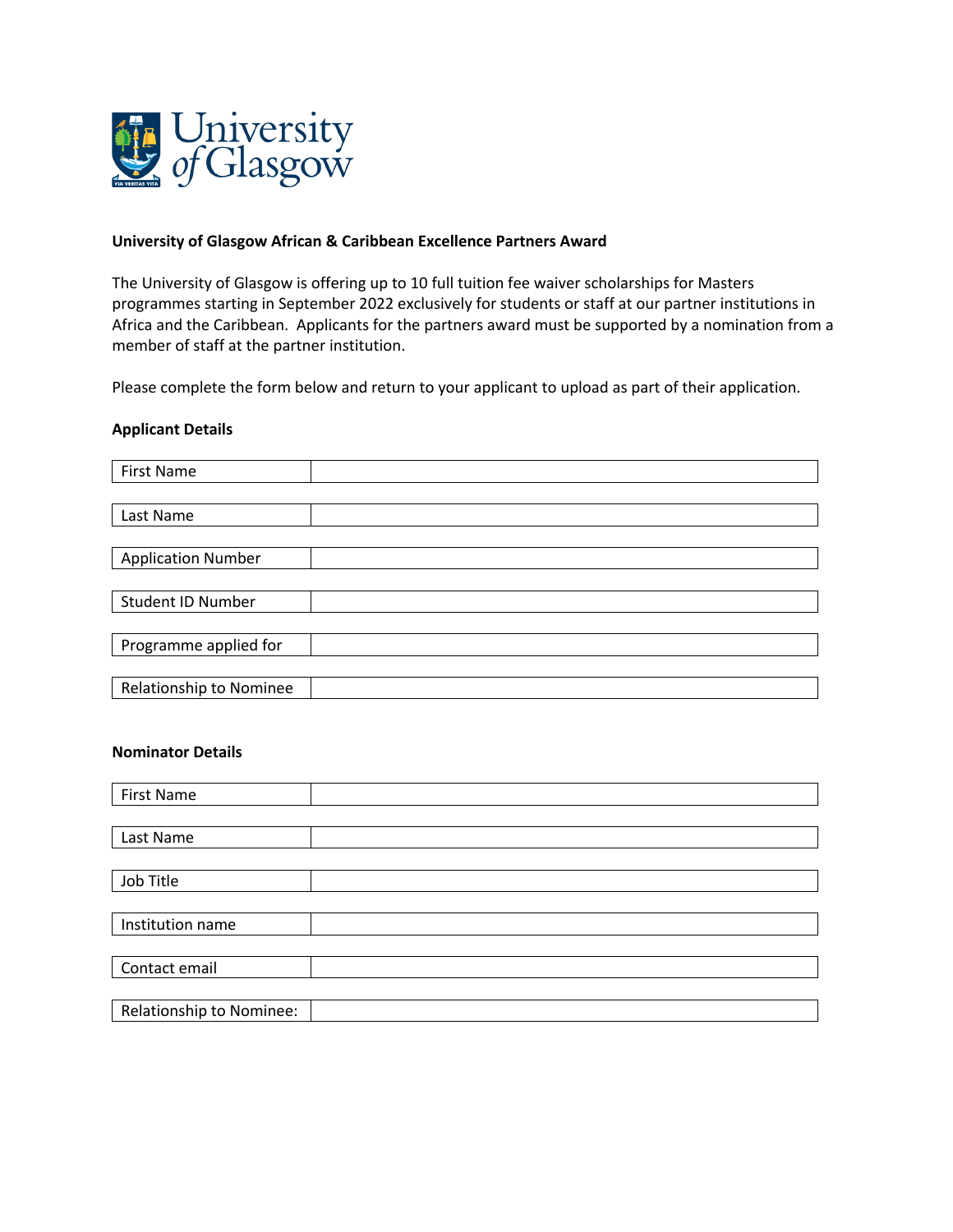Are you currently involved in partnership activity with the University of Glasgow?

 $\Box$  Yes  $\Box$  No

If yes, please provide a brief outline of this activity and your key contact at the University of Glasgow **(max 500 words)**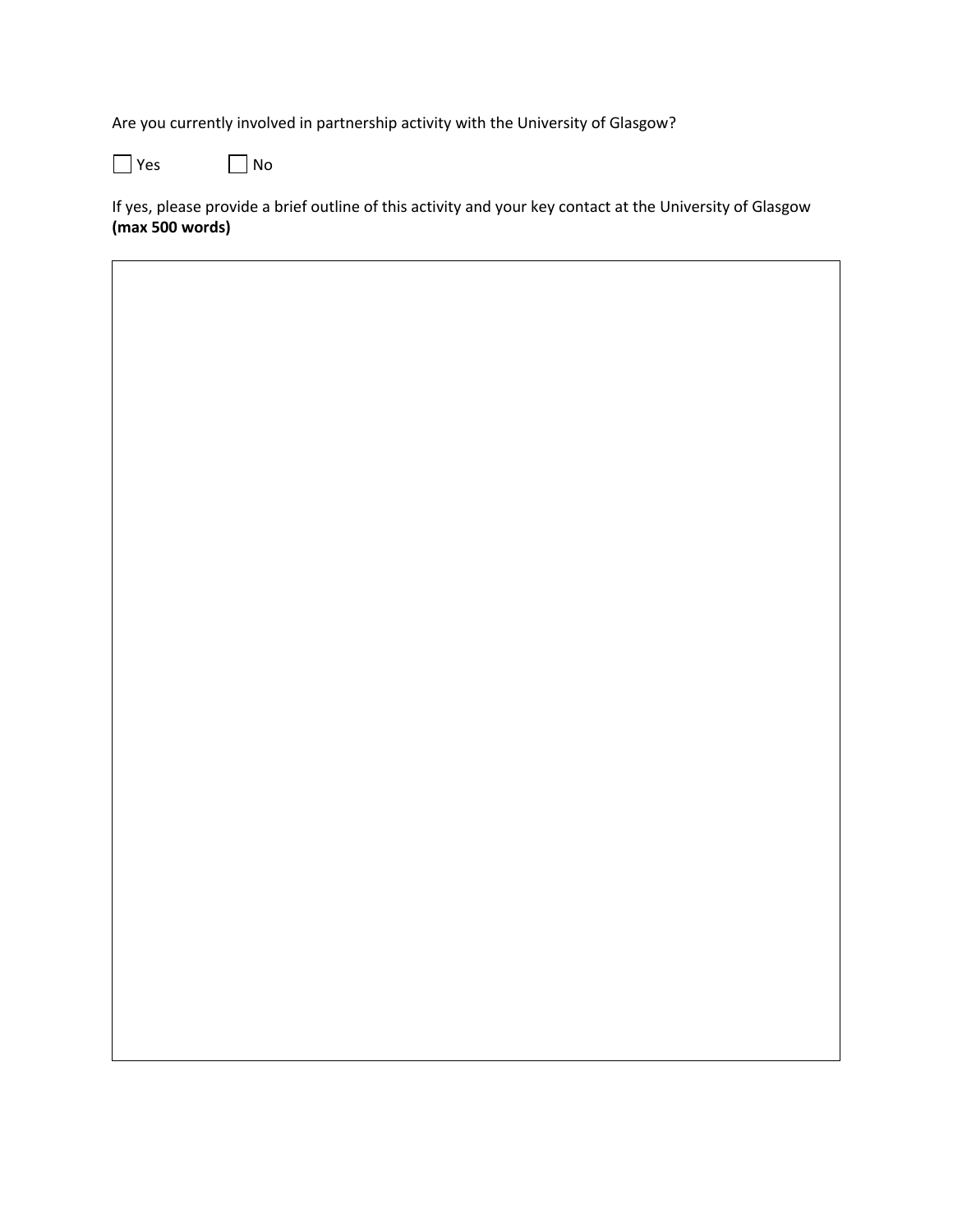## **Nomination**

Please provide details of why you are nominating the applicant for the University of Glasgow African & Caribbean Excellence Partners Award: **(max 500 words)**